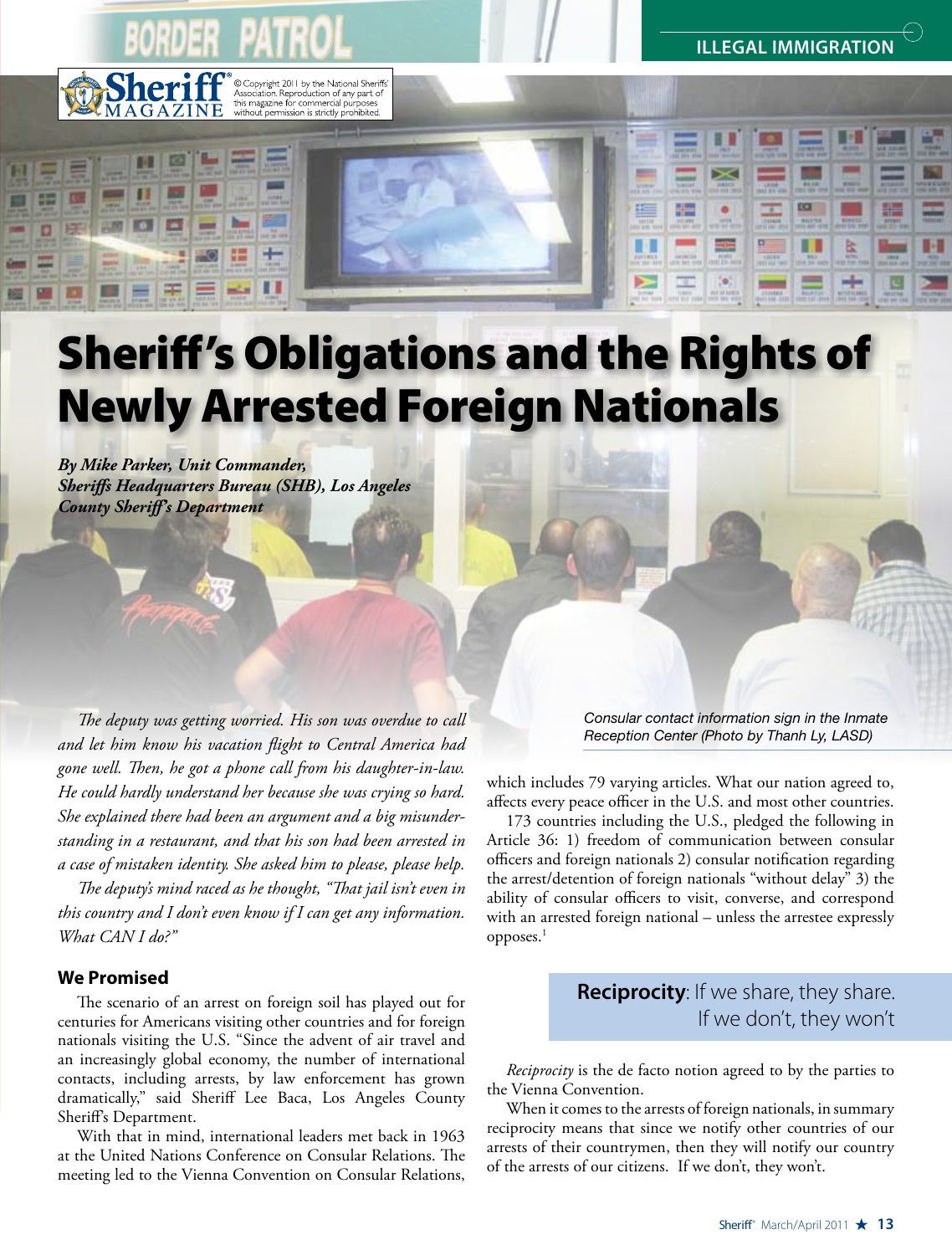# **Mandatory Notifications:** The best kept secret (that shouldn't be a secret)

Over 13 million arrests were made by the 700,000 peace officers working for more than 19,000 U.S. policing agencies in 2009, according to Federal Bureau of Investigation statistics<sup>2</sup>. In Los Angeles County alone, there are over 150,000 annual admissions that are booked in directly to the county jail system, through the patrol stations, or via the courts. Of those, approximately 17-30% were born in a foreign country. While some are American citizens, a large percentage are foreign nationals.

Regardless of why they were arrested in the U.S., if arrestees are citizens of one of the designated  $173$  countries<sup>3</sup>, they must at least be offered the opportunity of consular notification and access. This may include facilitating communication with the inmate's family, consular visitation in jail, and assistance with acquiring competent counsel.

Not all countries party to the Vienna Convention receive mandatory notification from U.S. law enforcement agencies. Therefore, you have to check the list of over 50 mandatory countries<sup>4</sup>. Mexico, for example, is not a "mandatory notification country" but does enjoy an agreement with the U.S. which provides consular officers the right to visit and assist detained nationals<sup>5</sup>. For other nonmandatory countries like El Salvador and Nicaragua, the arrestee must be asked if they would like to notify their Consulate. If they refuse, notification is not mandatory.

Legally binding bilateral agreements for many countries mandate us to notify consulates immediately/without delay such as the United Kingdom, Russia, or Philippines, or within three days such as Bulgaria and Romania, regardless of the wishes of the arrested foreign national. Meanwhile, for citizens of China it is 4 days from the date of arrest or detention <sup>6</sup>.

#### **It's Important**

A man convicted in 1993 of the gruesome murder of two teenage girls was subsequently sentenced to the death penalty. However, 15 years passed before the sentence was ultimately carried out. The sentenced murderer and his attorneys spent over a decade appealing the death penalty on the basis that the defendant had not been afforded his right of consular assistance under the Vienna Convention on Consular Relations. His appeals resulted in a series of costly procedural hurdles and delays, all stemming from a small oversight that may be easily avoided. This case and dozens of others like it, are an added incentive to law enforcement officials to ensure consular notifications are made.

#### **Information and Training**

By now in reading this, it is likely clear that this is not all clear. It may seem as though there are a dizzying array of variations as to what foreign nationals are entitled to, depending on their country.

Yet the biggest obstacle to understanding is not with newer deputies, it is the more senior personnel who have never heard about this legal mandate. Some believe there must be some kind of mistake because certainly something this important they would have heard about before.

To simplify it all in training or in discussion, it is best to view arrestees as being in one of two categories 1) Mandatory notification countries 2) All other countries. This means that a country that is not a signatory to the agreements is to be treated as if they were a signatory to the Vienna Convention therefore, notifications should be made.

Within the LASD, the International Liaison Unit is important for many reasons, including the training of our deputies and neighboring police agencies.

Meanwhile, for all U.S. policing agencies, the reference materials you need are on the U.S. Dept. of State website at www. travel.state.gov/consularnotification. They can also provide



*Consular contact information signs and digital signage in the booking area of the Inmate Reception Center of the Los Angeles County jail (Photo by Thanh Ly, LASD)*

#### **Death, Serious Injury, or Serious Illness of a Foreign National**

In addition to arrest notification requirements, there are requirements when a foreign national dies, is seriously injured, or becomes seriously ill. This includes if the person is in jail, or contacted while on patrol such as a tourist or even a foreign national who dies a natural death at home. Notify the nearest consulate of his or her country immediately or as soon as reasonably possible, including by fax if possible, and by telephone if not. Information, a sample fax sheet, and the *Consular Notification and Access Manual* are available at http://travel.state.gov/law/consular/consular\_753.html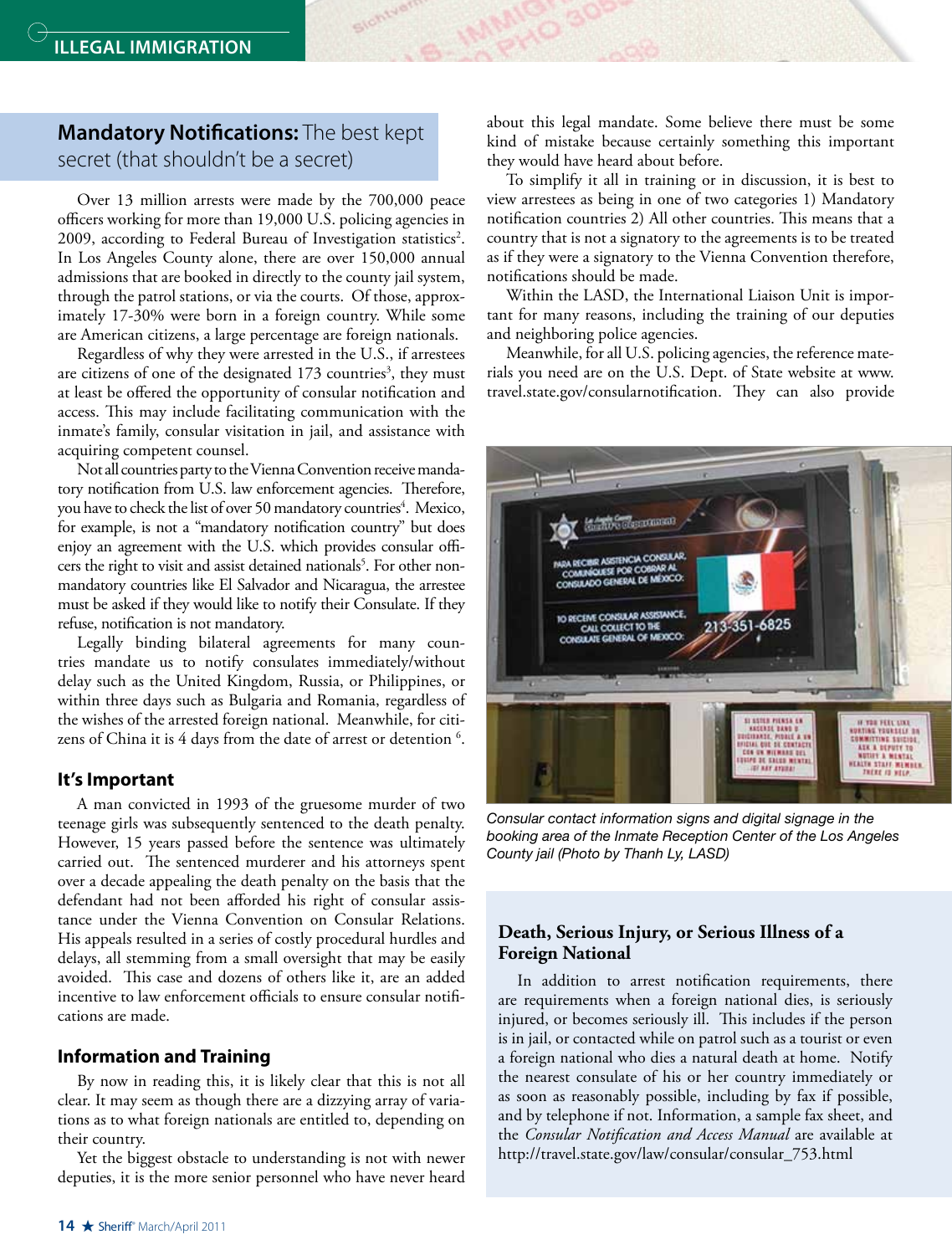training by contacting Wally Doerge, Consular Notification Officer at (202) 647-4415, by email at consnot@state.gov, or at http://travel.state.gov/law/consular/consular\_2244.html.

# **Who We Notify – Foreign Consulates in your Part of the U.S.**

Fortunately, the phone numbers and fax numbers for the foreign consulates that you will need are handy. Visit the U.S. Deptartment of State website for: Embassy and Consulate Information and Consular Notification by State (phones and faxes) at http://travel.state.gov/law/consular/USMapApp.html and Contact Information for Foreign Consular Offices in the United States at http://travel.state.gov/law/consular/consular\_745.html.

Federal law mandates that the U.S. Dept. of State is the contact agency for U.S. policing agencies when we have questions or concerns about the arrests (or deaths) of foreign nationals.

# **Arrest and Booking – The Notification Clock Begins Ticking**

The arresting officer and agency are responsible for the mandatory notification. For many agencies, this is a relatively simple task due to a low volume of foreign national arrestees. However, for the largest jail system and most populous county in the nation, this is a big job.

The U.S. Dept. of State provides a one page sheet "Notification of Arrest or Detention of a National of Your Country" that is to be filled out by arresting officers and faxed to the foreign embassy or consulate. It includes the arrestee's name, booking number, report number, date, and country, as well as arresting officer and agency.

Notifying the arrestee of his consul's information and faxing in the form within the deadline meets the notification mandate. Because notification requirements are different, you have to check the list of over one hundred countries to know what the mandate is for that country. Sheriff's offices and police departments across the country fax their forms directly to the relevant consulates. (Because the LASD has an International Liaison Unit, LASD personnel fax all the forms to the ILU for forwarding to the consulates.)

In addition to the arrests made by their own sheriff's deputies, all sheriffs eventually receive bookings in the county jail that were brought in by police departments or through court remands.

Therefore, even though notification is the responsibility of the arresting agency, sheriffs often end up with other agency's arrestees in the county jail whose consular notifications have not yet been made. By the time they arrive at the county jail, it is nearly always past the time frames specified by bilateral agreements, but it's never too late to do the right thing.

To help address the need, the LASD is working with the U.S. Dept. of State to create a placard that can be placed in all the booking areas of sheriff's stations and local police departments as a reminder of these laws, including contact information for the consulates and how to send in the "Notification of Arrest or Detention."

### **Instructions for Arrests and Detentions of Foreign Nationals (in English and other languages)** – **Consular Notification and Access Reference Card:**

- 1. Steps to Follow When a Foreign National is Arrested
- 2. If the foreign national's country is not on the mandatory notification list [Statement 1]
- 3. If the foreign national's country is on the list of mandatory notification countries [Statement 2]:
- 4. Mandatory Notification Countries and Jurisdictions http://travel.state.gov/pdf/CNApocketcard.pdf **Mandatory Countries and Jurisdictions list and explanations** http://travel.state.gov/law/consular/ consular\_5125.html

# **Entry to the County Jail – Making Sure they got the Message**

To ensure that we maximize compliance, and therefore create an environment for other countries to duplicate, the Los Angeles County jail system provides consular notification opportunities at intake for the over 400 inmates being brought into the system each day.

The Inmate Reception Center (IRC) is the entry point into the Los Angeles County jail system. Since the late 1990's, the IRC has prominently displayed signs with the flags and contact information of over 100 foreign Consulates serving Los Angeles County. (The signs were made by inmates in the jail sign shop.)

In early 2010, the use of electronic media has allowed for the display of collect call phone numbers for Consulates to be added to televisions in the IRC, along with other booking information procedures. (A Hughes Corp. device is used and was funded by the inmates through Inmate Welfare Funds.)

These signs are displayed in booking areas with telephones where inmates spend hours winding their way through the booking process. There is plenty of time and opportunity for them to see the signs and make a call if they choose to.

#### **Inmate Information Center (www.lasd.org or (213) 473-6080)**

The online Inmate Information Center began posting basic booking and court information of Los Angeles County jail inmates in the late 1990's. Due to the county's Consolidated Booking System, the over 50 policing agencies that make arrests in the county all book into this unified database. Therefore all arrestees can be found in it countywide, even before they arrive at the county jail. To further facilitate access to inmate information, links to the websites of state and federal prisons and other California county sheriff's websites are provided. This ease of access to inmate information, especially court and release dates and visiting hours, is highly valued by consular officials, saves a lot of time for sheriff's personnel, and is an example of for other countries to reciprocate.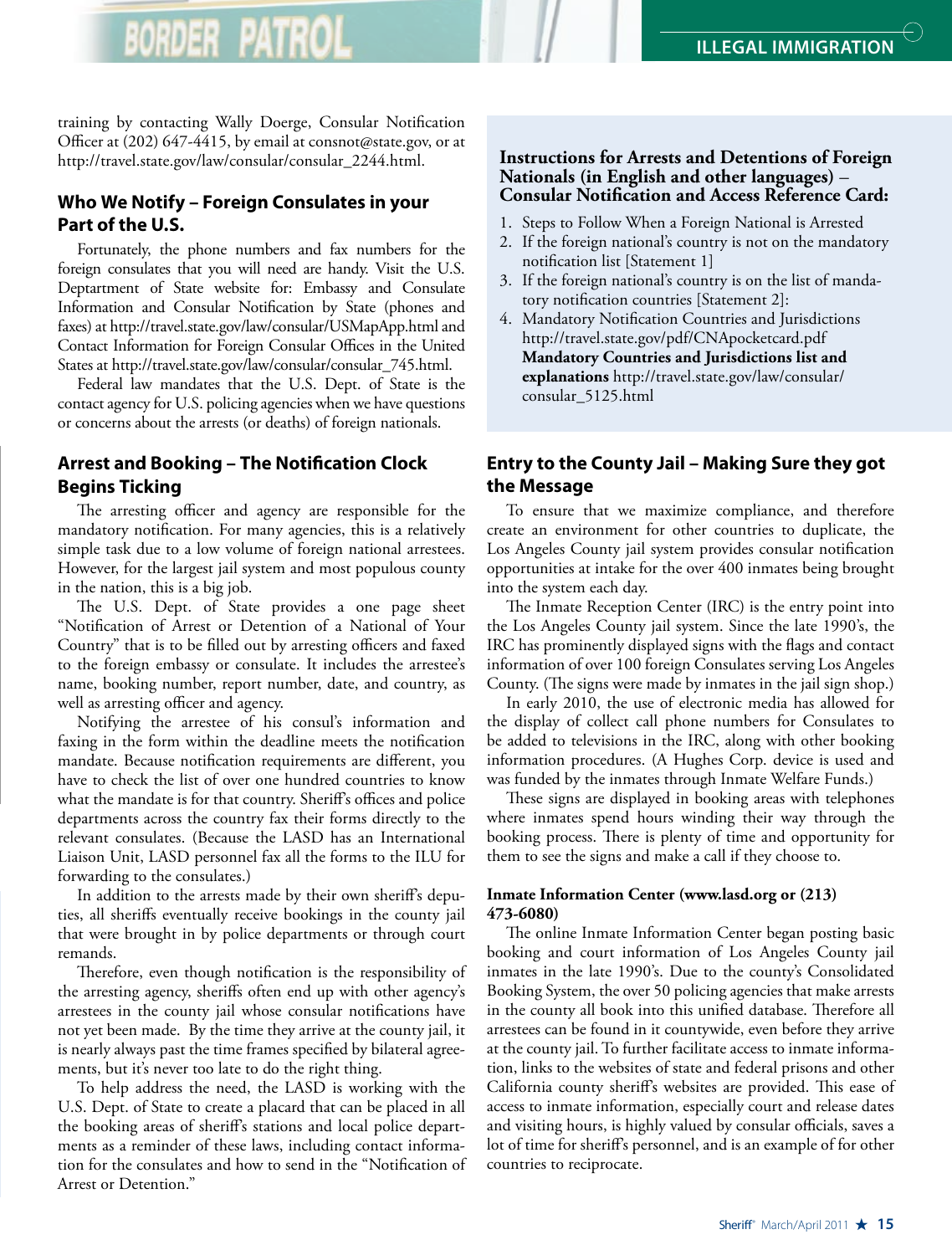#### **I. Laws Pertaining to the Arrest of Foreign Nationals**

Vienna Convention on Consular Affairs, Articles 36 & 37. There are presently 173 parties to this Convention, including the United States. http://untreaty.un.org/ilc/texts/instruments/english/conventions/9\_2\_1963.pdf

Slohtvar

- Section 834 (c), California State Penal Code (Each state has their own statute) http://www.leginfo.ca.gov/cgi-bin/displayc ode?section=pen&group=00001-01000&file=833-851.90
- Consular Notification and Access; the International Golden Rule, FBI Law Enforcement Bulletin. Rudd, Jonathan L. January 2007.
- http://www.fbi.gov/stats-services/publications/law-enforcement-bulletin/2007-pdfs/jan07leb.pdf

#### **II. Supporting Material on Consular Notification and Access**

- U.S. Department of State Consular Notification and Access Manual 2010, 3rd edition. http://travel.state.gov/pdf/cna/ CNA\_Manual\_3d\_Edition.pdf
- U.S. Department of State Suggested Standard Operating Procedures for Law Enforcement Agencies on the Arrests, Deaths, Detentions, and Serious Injuries of Foreign Nationals http://travel.state.gov/pdf/cna/CNA%20 Standard%20Operating%20Procedure.pdf
- Suggested Steps to Follow When Arresting a Non-US Citizen http://www.travel.state.gov/pdf/cna/CNA\_flow\_ chartFinal.pdf
- Embassy & Consulate Information & Consular Notification by State (Phones & Faxes) http://www.travel.state.gov/law/ consular/USMapApp.html
- Contact Information for Foreign Consular Offices in the United States. http://www.travel.state.gov/law/consular/ consular\_745.html
- Inmate Information Center, Los Angeles County Sheriff's Department. Used by the public (including Consular officers) to search for inmates using a name and/or booking number (http://www.lasd.org) or http://app4.lasd.org/iic/ajis\_search. cfm

### **III. Notification Forms**

- Consular Notification and Statement Form (example). This may be provided to inmates who are identified as foreign nationals. http://travel.state.gov/pdf/cna/Consular%20 Notification%20Statement%20--%20English.pdf
- Notifying Consular Officials of Arrests or Detention (example). The State Department recommends faxing this form to the local Consulate or Embassy. http://travel.state. gov/pdf/cna/CNA%20Fax%20Sheet\_ArrestOrDetention.pdf

#### **IV. Training**

- Consular Notification and Access Training Materials Request http://travel.state.gov/law/consular/consular\_726.html
- It's the Right Thing to Do Training Video for Law Enforcement http://travel.state.gov/law/consular/ consular\_2001.html

#### **Los Angeles County**

More than a third of the over 10.5 million residents of Los Angeles County were born outside the U.S. and over 100 languages are spoken in the homes of the students of the Los Angeles Unified School District. As a result, cultural awareness is part of every deputy's day. In fact, employees and volunteers of the LASD speak at least 63 different languages.

"Our employees and the public we serve are connected with relatives and friends throughout the world. By honoring our nation's pledge of reciprocity, we help our own people, home and abroad," said Sheriff Lee Baca.  $\bullet$ 

*Captain Mike Parker is the unit commander of Sheriffs Headquarters Bureau (SHB), Los Angeles County Sheriff's Department (www.lasd.org), which includes the International Liaison Unit (323-267-4800 or ilu@lasd. org). Captain Parker speaks Spanish and conversational French, and has made presentations and worked directly with police officials from over 40 countries on a variety of policing topics. Leroy D. Baca is serving his fourth term as Sheriff of Los Angeles County, having first been elected in 1998.*

#### *Endnotes*

- 1. Vienna Convention on Consular Relations, Apr. 24, 1963, 596 U.N.T.S. 261
- 2. http://www2.fbi.gov/ucr/cius2009/arrests/index.html Federal Bureau of Investigation Crime Reports for 2009
- 3. 173 countries became party to the Convention, indicating that these countries ratified the Convention within their home governments and treat it as *legally binding*.
- 4. http://travel.state.gov/law/consular/ consular\_5125.html
- 5. http://untreaty.un.org/ unts/1\_60000/3/39/00005938.pdf
- 6. Agreement Between the Government of the United States of America and the Government of the People's Republic of China on the Mutual Establishment of Consular Relations and the Opening of Consulates General, Jan. 31, 1979, 30 U.S.T. 17 (effective Jan. 31, 1979).